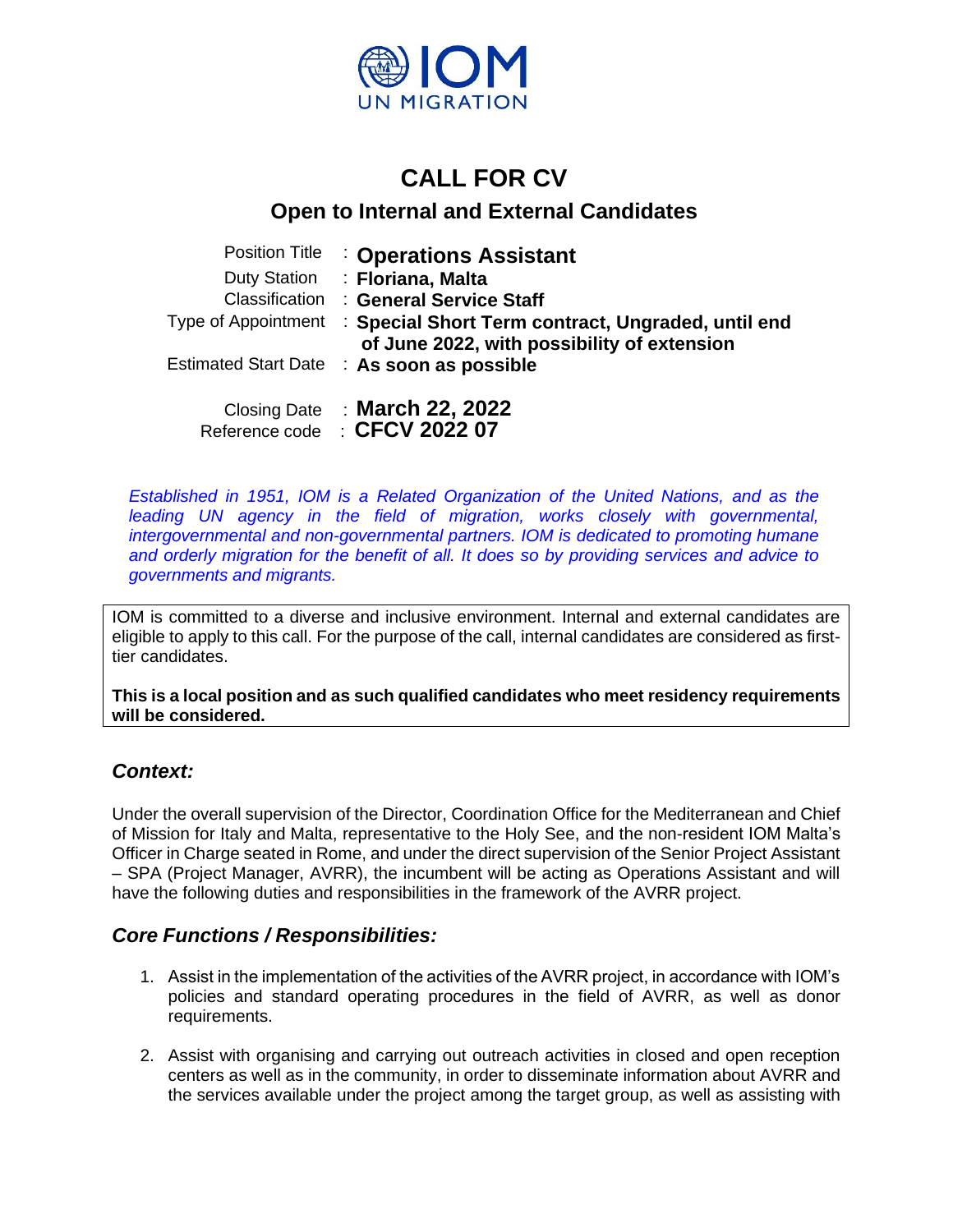

informing the network of IOM partners and stakeholders in Malta on AVRR in order to facilitate access to the target group to the scheme.

- 3. Assist the SPA with the dissemination of AVRR information materials and tools, as well as with informal translation, adaptation and printing, as needed.
- 4. Provide general counselling to potential and actual AVRR applicants in Malta on existing options for voluntary return and reintegration opportunities in their countries of origin.
- 5. Arrange interpretation/cultural mediation services to facilitate the implementation of project activities, including outreach and counselling, when required.
- 6. Contribute to maintaining good working relations and communicate with relevant Maltese authorities and diplomatic representations, particularly in relation to obtaining clearances and travel documents for AVRR applicants.
- 7. Register returnees' data in the IOM database, MiMOSA system, and arrange returnees' travel to the final destination in the country of origin, inform relevant services at IOM Headquarters, IOM Missions and Maltese authorities on departures.
- 8. Organize pre-departure formalities, such as preparing necessary documentation and predeparture cash allowances or in-cash support, if/as applicable, and, in coordination with IOM Missions in transit countries and in countries of origin, arrange for the provision of assistance to returnees during travel and upon arrival (including in-kind reintegration assistance, if applicable).
- 9. Provide departure assistance at the Malta International Airport, in coordination with relevant Maltese authorities, including disbursement of pre-departure cash allowances or in-cash support, if/as applicable.
- 10. Set up specific return arrangements for AVRR returnees in situations of vulnerability, including persons with medical needs, and ensure provision of assistance tailored to their necessities.
- 11. Assist the SPA in following up with relevant IOM Missions in countries of origin on the implementation of reintegration plans as well as reintegration monitoring of AVRR returnees assisted through the project and entitled to in-kind reintegration assistance.
- 12. Provide support as needed in the preparation of the project's financial and narrative reports.
- 13. Perform such other duties as he may be assigned.

### *Required Qualifications and Experience:*

#### **Education, experience and other requirements:**

• High school diploma or equivalent with a minimum of 2 years of professional experience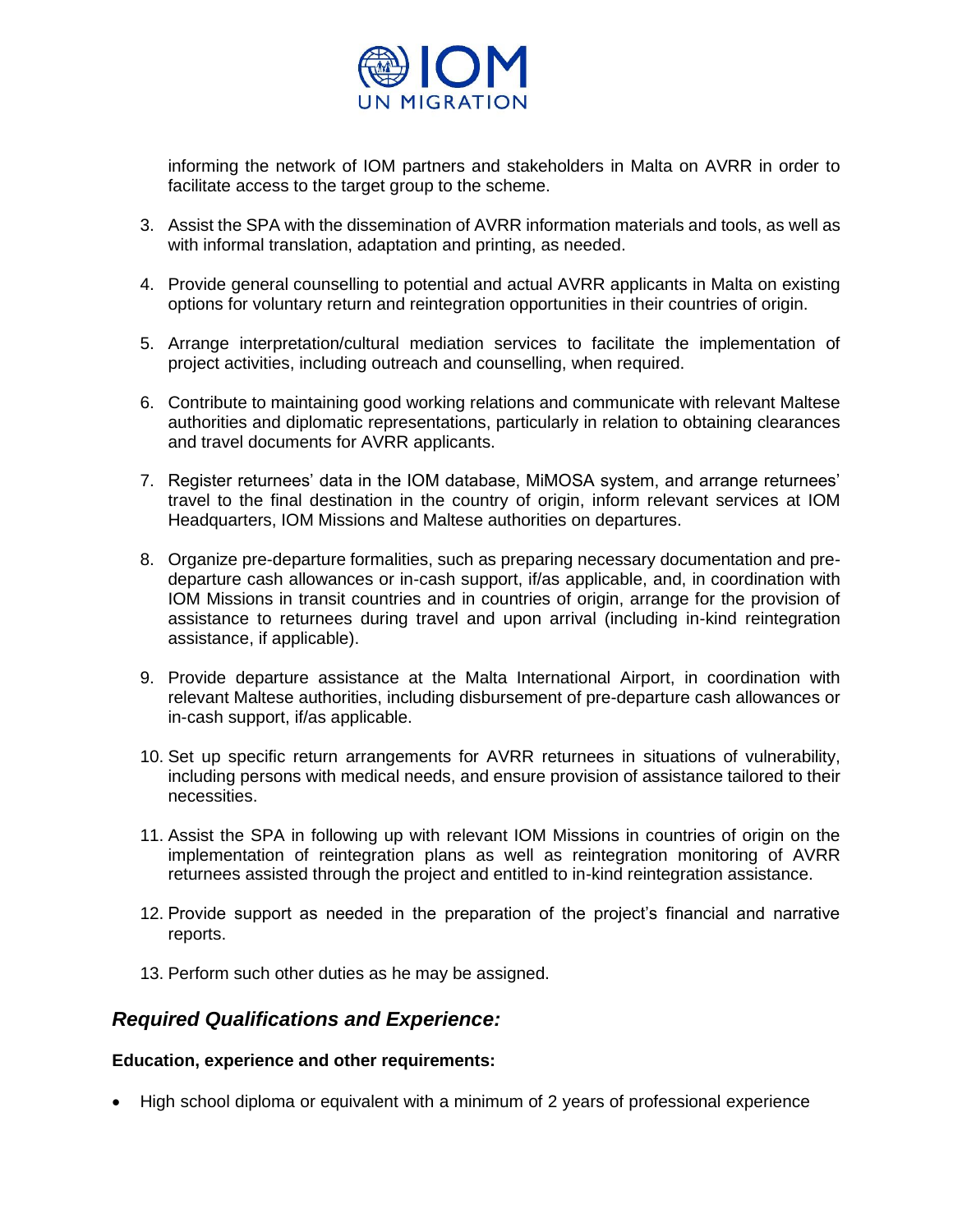

including relevant experience in migration assistance and counselling of migrants.

- Experience in liaising with governmental and diplomatic authorities, international institutions and NGOs is considered an asset.
- Work experience in an international context is an advantage.

#### **Languages**

- Fluency in English.
- Knowledge of French or any other languages is considered an asset.

### *Required Competencies:*

#### **Values**

- Inclusion and respect for diversity: respects and promotes individual and cultural differences; encourages diversity and inclusion wherever possible.
- Integrity and transparency: maintains high ethical standards and acts in a manner consistent with organizational principles/rules and standards of conduct.
- Professionalism: demonstrates ability to work in a composed, competent and committed manner and exercises careful judgment in meeting day-to-day challenges.

#### **Core Competencies**

- Teamwork: develops and promotes effective collaboration within and across units to achieve shared goals and optimize results.
- Delivering results: produces and delivers quality results in a service-oriented and timely manner; is action oriented and committed to achieving agreed outcomes.
- Managing and sharing knowledge: continuously seeks to learn, share knowledgeand innovate.
- Accountability: takes ownership for achieving the Organization's priorities and assumes responsibility for own action and delegated work.
- Communication: encourages and contributes to clear and open communication; explains complex matters in an informative, inspiring and motivational way.

### *Other:*

Any offer made to the candidate in relation to this vacancy notice is subject to funding confirmation.

Appointment will be subject to certification that the candidate is medically fit for appointment, and verification of residency, visa and authorizations by the concerned Government, where applicable. As part of the mandatory medical entry on duty clearance, candidates will be requested to provide evidence of full vaccination against COVID-19.